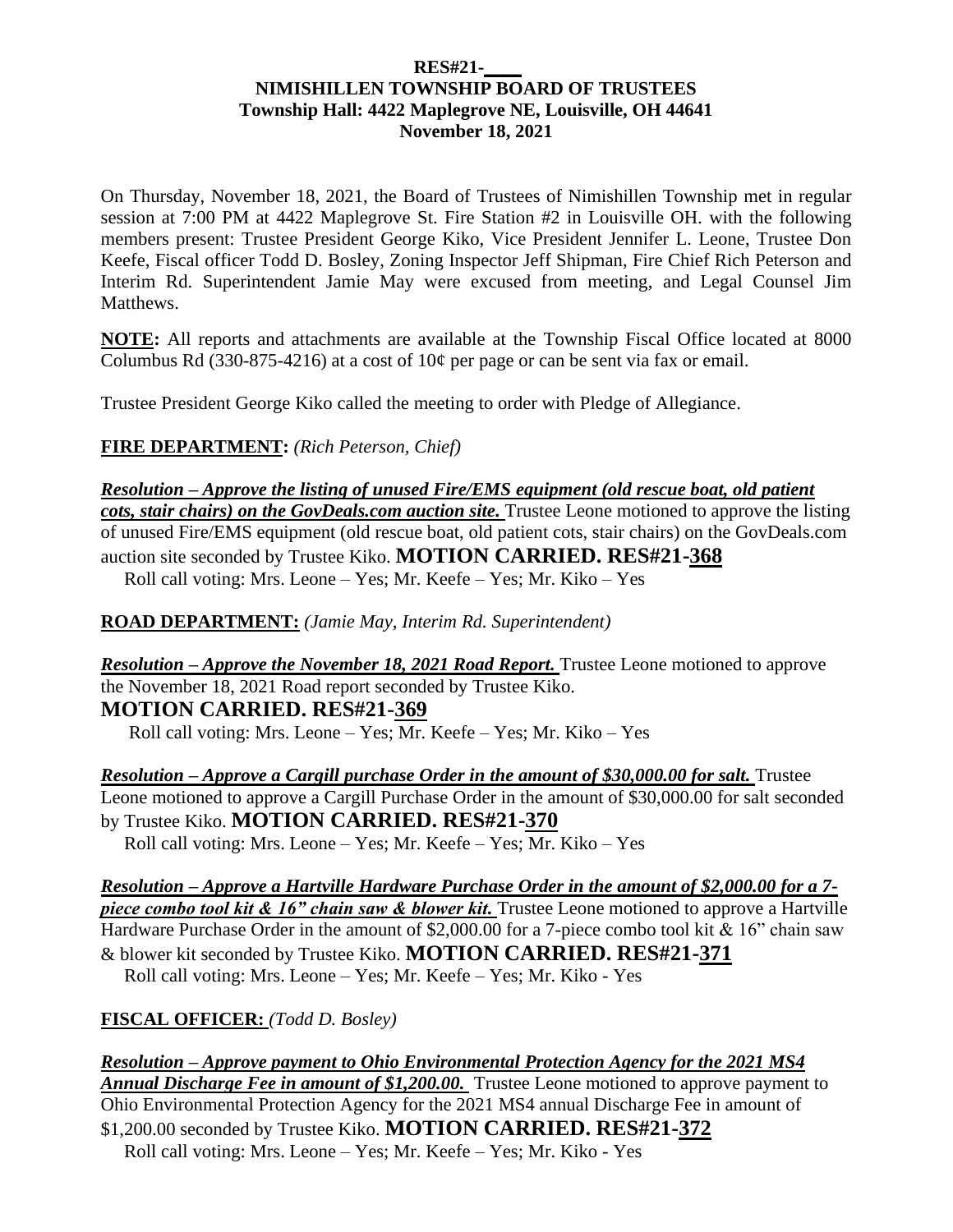#### *Resolution – Approve payment to Huntington National Bank for the Fire Bond payment due in*

*amount of \$172,076.25.* Trustee Leone motioned to approve payment to Huntington National Bank for the Fire Bond payment due in amount of \$172,076.25 seconded by Trustee Kiko. **MOTION CARRIED. RES#20-373**

Roll call voting: Mrs. Leone – Yes; Mr. Keefe – Yes; Mr. Kiko – Yes

*Resolution – Approve minutes for October 28, 2021 Trustees Meeting.* Trustee Leone motioned to approve the minutes for October 28, 2021 Trustees Meeting seconded by Trustee Kiko. **MOTION CARRIED. RES#21-374**

Roll call voting: Mrs. Leone – Yes; Mr. Keefe – Yes; Mr. Kiko – Yes

*Resolution – Approve reimbursement to Adam Gladysz for repairs on our EMS tablets that he used his credit card for in amount of \$479.26* Trustee Leone motioned to approve reimbursement to Adam Gladysz for repairs on our EMS tablets that he used his credit card for in amount of \$479.26 seconded by Trustee Kiko. **MOTION CARRIED. RES#21-375**  Roll call voting: Mrs. Leone – Yes; Mr. Keefe – Yes; Mr. Kiko – Yes

*Resolution – Approve to reimburse Jeff Tesch in amount of \$234.30 for Ambulance towing bill he paid for.* Trustee Leone motioned to approve to reimburse Jeff Tesch in amount of \$234.30 for Ambulance towing bill he paid for seconded by Trustee Kiko.

### **MOTION CARRIED. RES#21-376**

Roll call voting: Mrs. Leone – Yes; Mr. Keefe – Yes; Mr. Kiko – Yes

*Resolution – Approve the 2022 Lighting District charges.* Trustee Leone motioned to approve the 2022 Lighting District charge seconded by Trustee Kiko.

#### **MOTION CARRIED. RES#21-377**

Roll call voting: Mrs. Leone – Yes; Mr. Keefe – Yes; Mr. Kiko - Yes

*Resolution – Approve to Amend Appropriation from one account to another within the Fund: from 2031 to 2031-110-314 in amount of \$3.345.00, From 2031 to 2031-760-700 in amount of* 

**\$11,490.00, From 2141 to 2141-110-314 in amount of \$7,450.00.** Trustee Leone motioned to approve to Amend Appropriation from one account to another within the Fund: From 2031 to 2031- 110-314 in amount of \$3,345.00, From 2031 to 2031-760-700 in amount of \$11,490.00, from 2141 to 2141-110-314 in amount of \$7,450.00 seconded by Trustee Kiko.

## **MOTION CARRIED. RES#21-378**

Roll call voting: Mrs. Leone – Yes; Mr. Keefe – Yes; Mr. Kiko – Yes

*Resolution – Approve to Amend Appropriations from one account to another within the Fund: From 2111 to 2111-110-314 in amount of \$19,166.00.* Trustee Leone motioned to approve to Amend Appropriations from one account to another within the Fund: From 2111 to 2111-110-314 in amount of \$19,166.00 seconded by Trustee Kiko.

## **MOTION CARRIED. RES#21-379**

Roll call voting: Mrs. Leone – Yes; Mr. Keefe – Yes; Mr. Kiko – Yes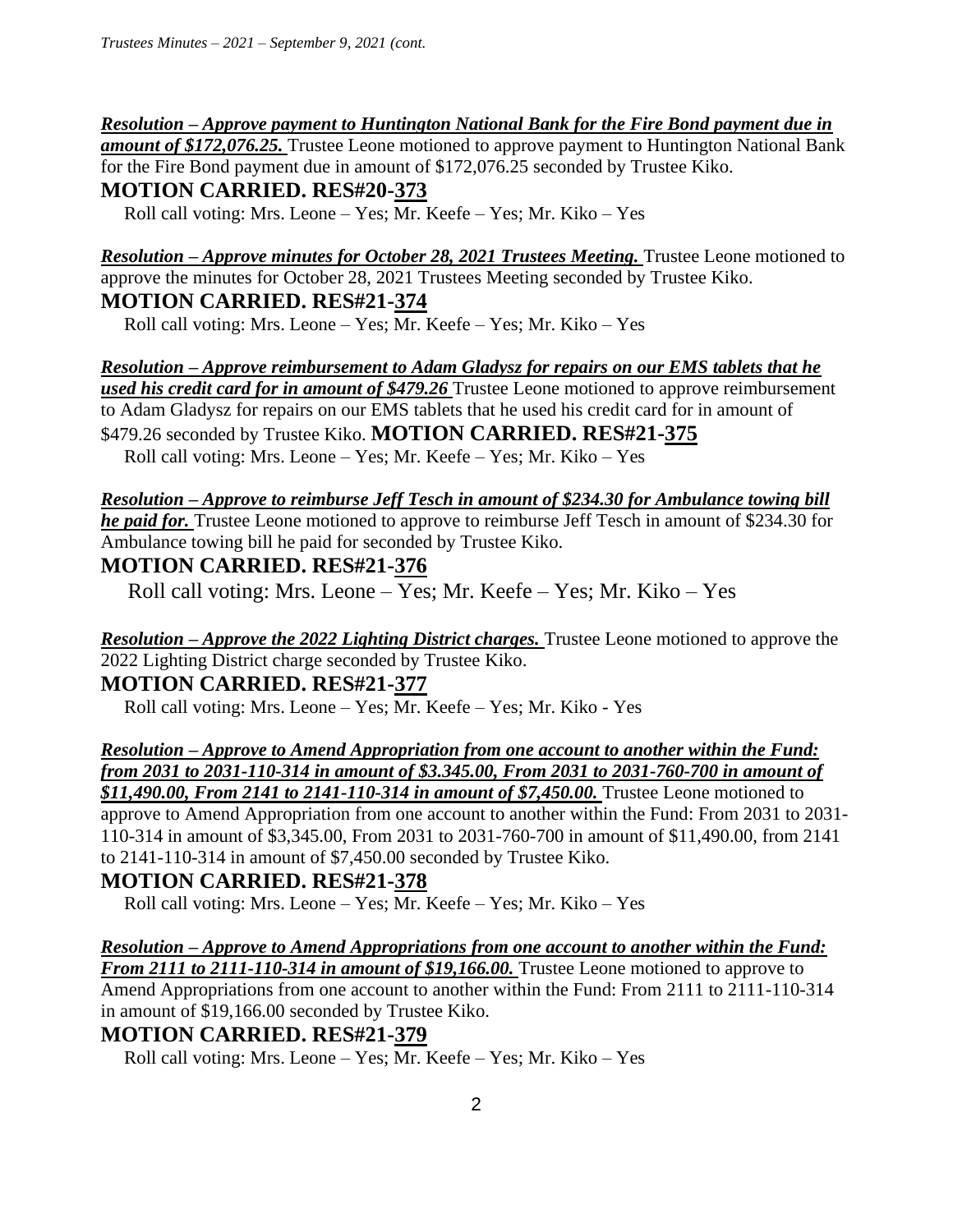#### *Resolution – Approve payment to Assured Partners for final Semi-Annual Installment payment*

*for 2021 in amount of \$\$19,166.00.* Trustee Leone motioned to approve payment to Assured Partners for final Semi-Annual Installment payment for 2021 in amount of \$19,166.00 seconded by Trustee Kiko. **MOTION CARRIED. RES#21-380** 

Roll call voting: Mrs. Leone – Yes; Mr. Keefe – Yes; Mr. Kiko - Yes

## **ZONING:** *(Jeff Shipman, Zoning Inspector)*

*Resolution – Approve the November 18, 2021 Zoning Report.* Trustee Leone motioned to accept the November 18, 2021 Zoning report seconded by trustee Kiko. **MOTION CARRIED. RES#21-381**

Roll call voting: Mrs. Leone – Yes; Mr. Keefe – Yes; Mr. Kiko – Yes

*Resolution – Approve the 2021 October Monthly Auditor Report.* Trustee Leone motioned to approve the 2021 October monthly Auditor report seconded by Trustee Kiko.

### **MOTION CARRIED. RES#21-382**

Roll call voting: Mrs. Leone – Yes; Mr. Keefe – Yes; Mr. Kiko – Yes

# **CONCERNS OF CITIZENS:**

- 1. Jan Thanking the Board for their quick actions
- 2. Mrs. Crites Talked about Township passing a Resolution to vacate Honey Ally
- 3. Todd D. Bosley Talked about letter he received about Zoning issue.

**TRUSTEES:** *(George Kiko, Jennifer Leone, Don Keefe)*

#### *Resolution – Enter into Executive session from this regular meeting at 7:25pm as authorized under O.R.C. 121.22 (G) (3) for conference with Legal Counsel on Eminent or Pending*

*Litigations.* Trustee Kiko motioned to enter into Executive session from this regular meeting at 7:25pm as authorized under O.R.C. 121.22 (G) (3) for conference with Legal Counsel on Eminent or Pending Litigations seconded by Trustee Leone.

# **MOTION CARRIED. RES#21-383**

Roll call voting: Mrs. Leone – Yes; Mr. Keefe – Yes; Mr. Kiko – Yes

# *Resolution – Return from Executive Session at 7:53pm and resume the regular meeting.* Trustee

Leone motioned to return from Executive Session at 7:53pm and resume the regular meeting seconded by Trustee Kiko. **MOTION CARRIED. RES#21-384**

### *Resolution – Adjourn meeting.* Trustee Leone motioned to adjourn meeting seconded by Trustee Kiko. **MOTION CARRIED. RES#21-385**

Roll call voting: Mrs. Leone – Yes; Mr. Keefe – Yes; Mr. Kiko – Yes

ATTEST: Todd D. Bosley, Fiscal Officer George P. Kiko, President

\_\_\_\_\_\_\_\_\_\_\_\_\_\_\_\_\_\_\_\_\_\_\_\_\_\_\_\_\_\_\_\_\_\_\_\_ \_\_\_\_\_\_\_\_\_\_\_\_\_\_\_\_\_\_\_\_\_\_\_\_\_\_\_\_\_\_\_\_\_\_\_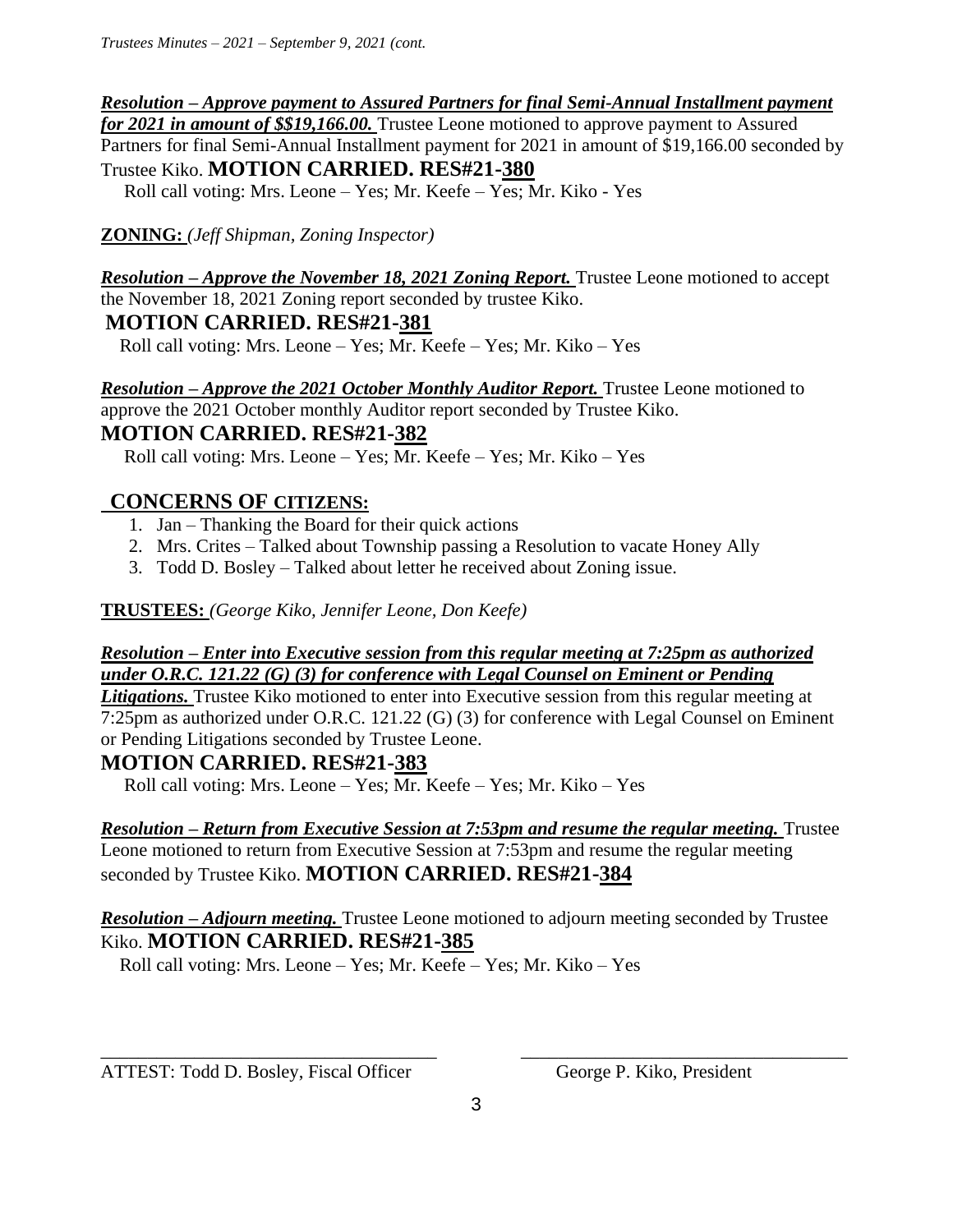Jennifer L. Leone, Vice President

 Donald E. Keefe, Trustee Nimishillen Township Board of Trustees

*Minutes-Trustees: Trustees minutes – 2021 September 9,*

 $\overline{\phantom{a}}$  , which is a set of the contract of the contract of the contract of the contract of the contract of the contract of the contract of the contract of the contract of the contract of the contract of the contract

 $\overline{\phantom{a}}$  , and the contract of the contract of the contract of the contract of the contract of the contract of the contract of the contract of the contract of the contract of the contract of the contract of the contrac